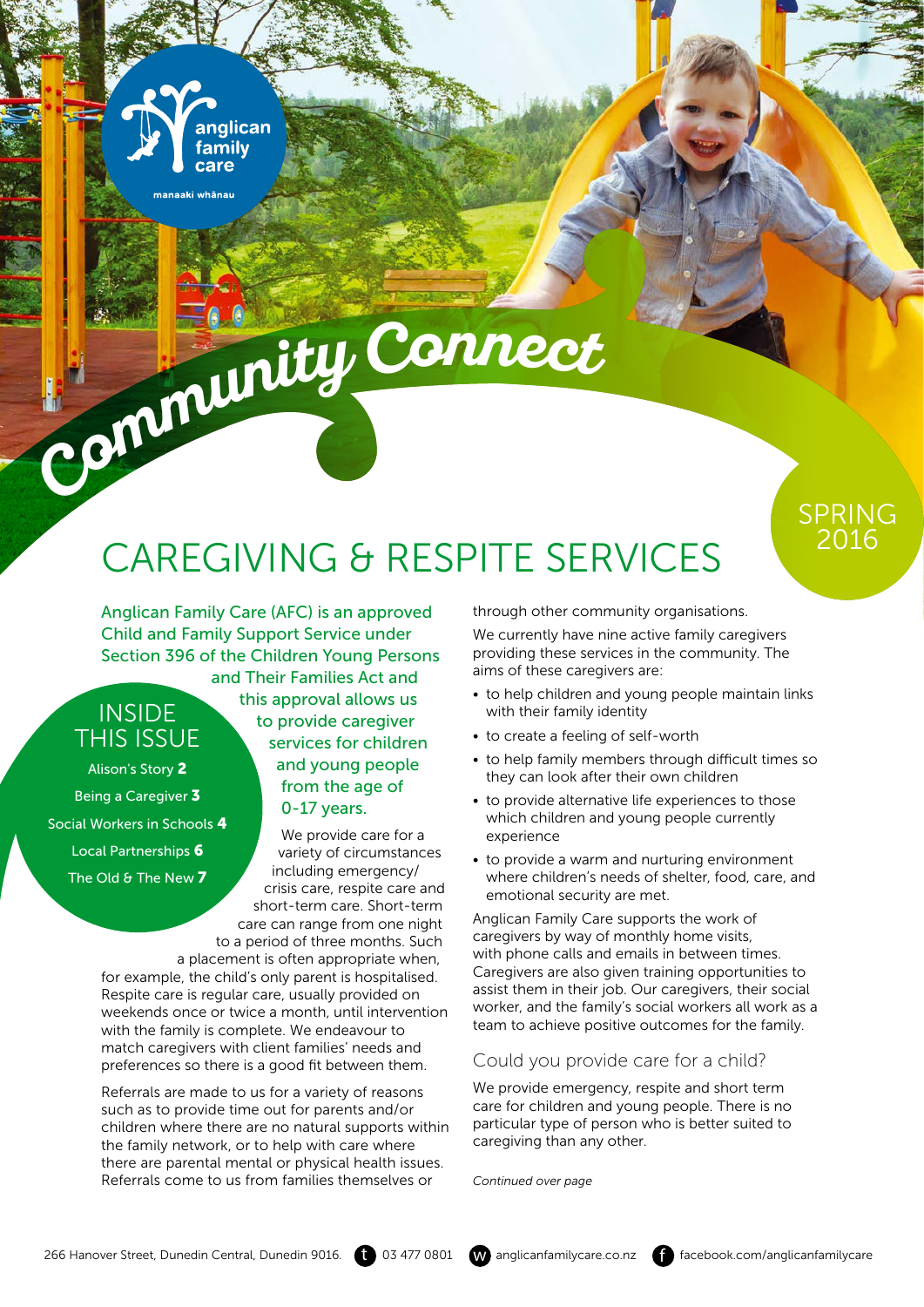#### *Caregiving & Respite Services continued*

You do not need to be in a relationship, have a big house or car, nor is it necessary to have children of your own. We are looking for people who can commit wholeheartedly to meet the children's needs, be honest, accepting and flexible. Good health is also an important factor. Caregivers receive a small payment to help towards costs such as food and petrol (0-5 yrs: \$25 a night; 5-17 yrs: \$30 a night).

There are innumerable social, economic, health and educational benefits to the children and young people, their families and the whole community provided by our dedicated team of caregivers.

Minister Tolley announced some very big changes to child protection and care to be rolled out in March 2017. With these impending changes, we would love to grow our pool of caregivers and would welcome any enquiries. Please contact us on 03 477 0801 for further information.

### ANGLICAN FAMILY CARE SUPPORTED ALISON TO HAVE SOME TIME OUT.



\*Alison recently relocated to Dunedin with her children meaning a loss of her natural supports.

Her relationship with the children's father had been abusive and she had depression, which she was able to manage with medication. She received a benefit, but had large debts and struggled financially, meaning there were limited opportunities for the children. Alison was finding the children's behaviour very difficult to manage and there was considerable stress in the family.

Alison was referred to Anglican Family Care for temporary respite care by another community organisation.

Alison was involved in our Strengthening Families service, which brings together various professional supports to work alongside the family towards their goals. Anglican Family Care were able to provide a number of services including: respite care for the children, parenting support, access to a social worker in the children's school, and counselling for Alison.

Due to Alison's lack of natural supports and the impact her mental health was having on her

parenting, respite care was provided for the children fortnightly in the weekends. After a period of time, Alison chose to alternate having one child at home while the others went to care which enabled one-on-one time with each child.

Initially Alison reported benefitting from respite care, as it gave her a break and a chance to recharge and reflect. She recognised that the children needed focused time with her and the respite care was changed to accommodate this. The children benefited through increased opportunities to participate in the community, such as the caregivers taking them to sports games and other community events and this has led to one of the children becoming engaged in sport. The provision of Anglican Family Care services has supported the overall health and wellbeing for Alison and her children.

Caregivers are vital to meet the needs of clients like Alison. If becoming a caregiver is something you might be interested in, please contact us on 03 477 0801. We would love to hear from you.

*\*Name changed to protect the privacy of our client.*

**2** Stronger Families; Thriving Communities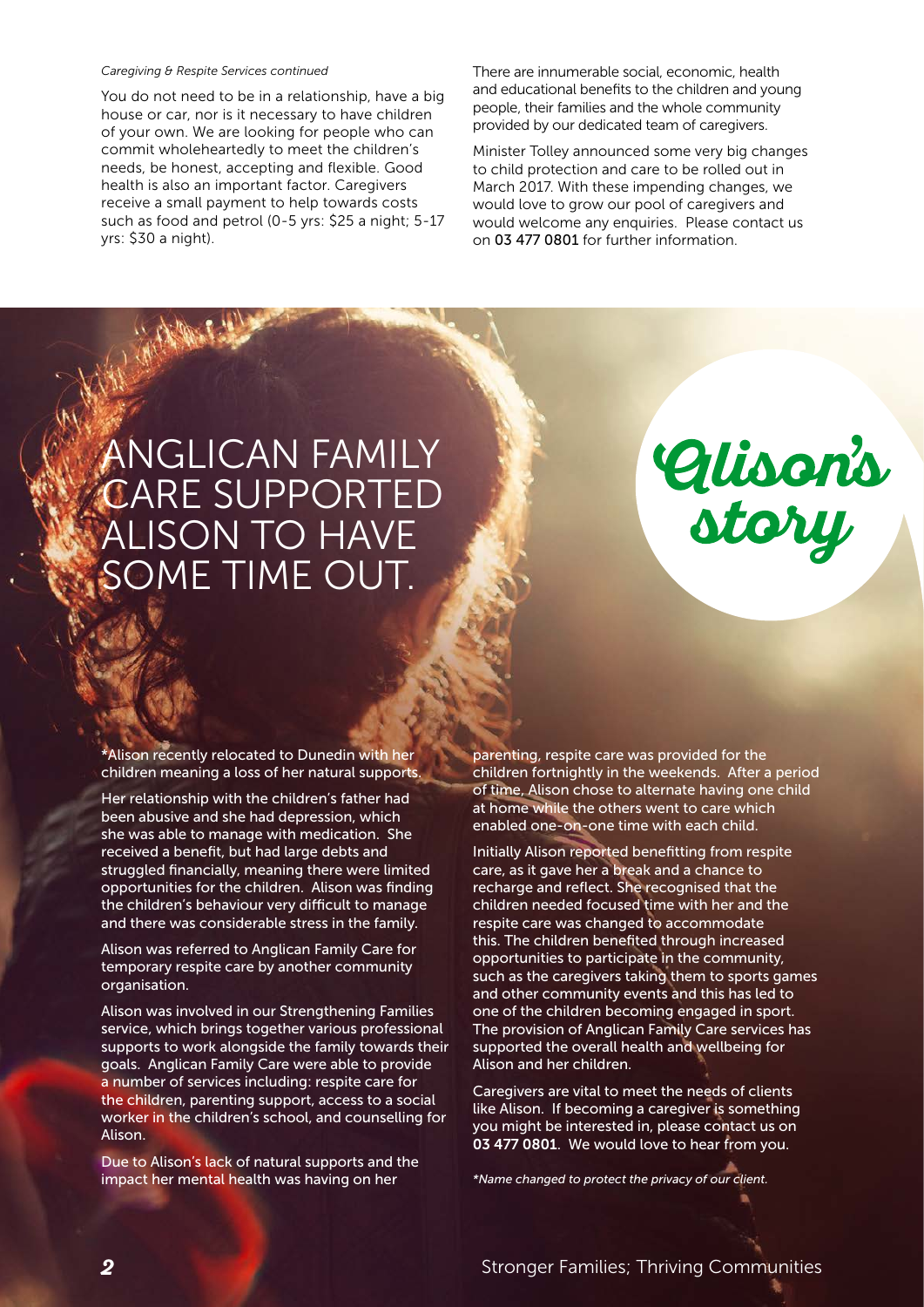## **being a caregiver Val s story of**

As a respite carer, you can make a huge, positive difference to a child's life. Caregiver Val shares her story and explains what makes caregiving so worthwhile.

Val has been caregiving for Anglican Family Care for over eight years – she made the decision to help when she was working as a dental therapist in Dunedin schools, a job she recently retired from after 43 years of service. "Some children would come into the dental clinic and I just wanted to take them home and give those children a hug, clean clothes and food".

Over the years Val has provided respite care for many children and currently has three children who come to her, either once a fortnight or once a month, for 28 nights spread out across a year. There have been occasions where she has provided short-term care for out-of-town children whose parent was admitted to hospital temporarily.

Val does not do this all on her own - she has a team to help her, which includes her brother, her large network of extended family and friends, her dog Pippa and cat Max. Pippa has been invaluable with the children over the years and she has helped teach them responsibility and empathy as well as foster emotional, cognitive and social development. Val recalled a time when a young child she was caring for was

hesitant of Pippa but over time, really took ownership of her grooming, feeding and walking Pippa. Val is a firm believer that if the children can see pets as part of a family unit it really helps to settle them.

Val's brother also plays a big role, particularly with some of the young boys Val has cared for. He owns a small farm close to Dunedin and is also a member of his local volunteer fire brigade, so Val and the children can sometimes be found working out on the farm or down at the fire station cleaning the appliances.

Weekends at Val's are busy. You will often find her and the children baking, crafting, cooking or gardening and often they will have "treat" days and head into town for a few hours to places like the Chinese Gardens, Otago Museum or the beach. The children are always learning new skills from these activities, particularly confidence, kindness, sharing and strong communication and social skills.

> "This has become a passion for me and the joy and fulfilment that you get from helping these children is beyond any words. I urge anyone that has a great caring heart to take this opportunity on as the rewards are beyond belief and better than anything you receive in life."

> > If providing temporary respite care is something you might be interested in, please contact us on 03 477 0801.

*Caregiver Val and her dog Pippa.*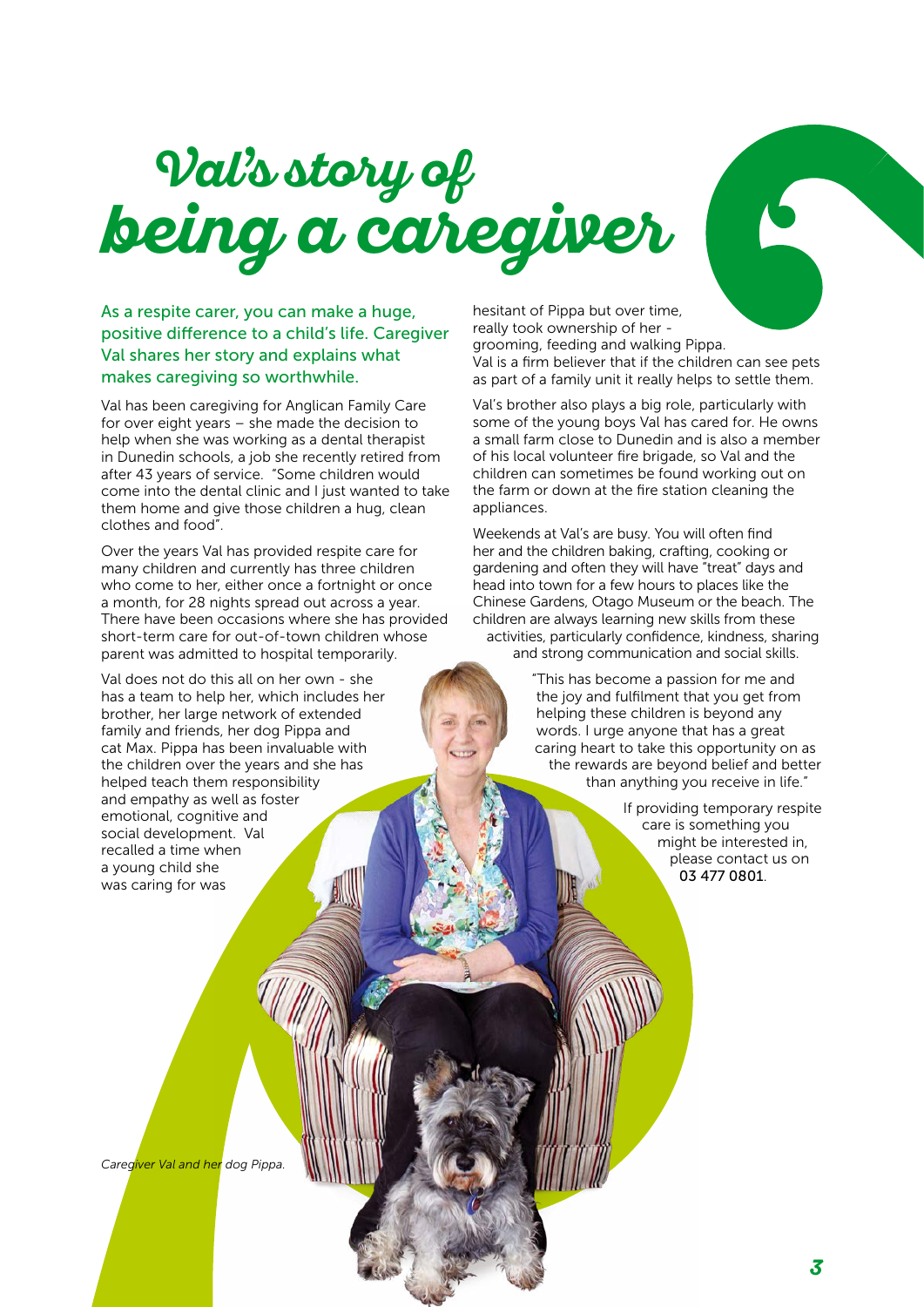

# **in Schools Social Workers**

#### Social Workers in Schools (SWiS) is a schoolbased community social work service.

SWiS is a targeted early intervention programme for primary and intermediate aged children. It is based on a well-researched strengths-based model, which aims to harness the strengths that already exist in whānau/families. SWiS was set up with the aim of ensuring a co-ordinated and integrated approach to services for children and their whānau/ families, and is part of a range of services available.

We have three social workers in Dunedin schools who are passionate about what they do, because they help to enhance the lives of children and young people every day. Involved with children in six schools around Dunedin, they bring together school, health, family and social needs, to bring out the best in the child. Our SWiS team work in partnership with school staff as part of the school community. The service can only be successful with the family's willing participation and engagement.

One of our Social Workers in Schools, Elle Brittain, says a barrier she faced was the job title "social worker" and the stigma attached to this for the

families she was working with. Elle supports Te Kura Kaupapa Māori o Ōtepoti. By simply changing her name from social worker to Kaitauwhiro she immediately noticed an increase in referrals she was receiving. The Kura Kaupapa model operates under a number of principles, one being the principle of whānau. This principle sits at the core of Kaupapa Māori. She has worked with children who are not experiencing difficulties for themselves, but rather other siblings going through troubles that are impacting the whole whānau. This necessitates engagement from the whole whānau, including grandparents, parents, aunts and uncles, to address issues in order to achieve desirable outcomes.

The 2015 South Dunedin floods had a real impact on some families whose children attend Bathgate Park School, with some families having to either temporarily (or in some cases permanently) relocate from the area. Along with housing issues, there was a real spike in illness at Bathgate Park School. Social Worker Katie Baumler worked closely with the families, the school and many agencies during this time to ensure the best outcomes for those affected by the flooding.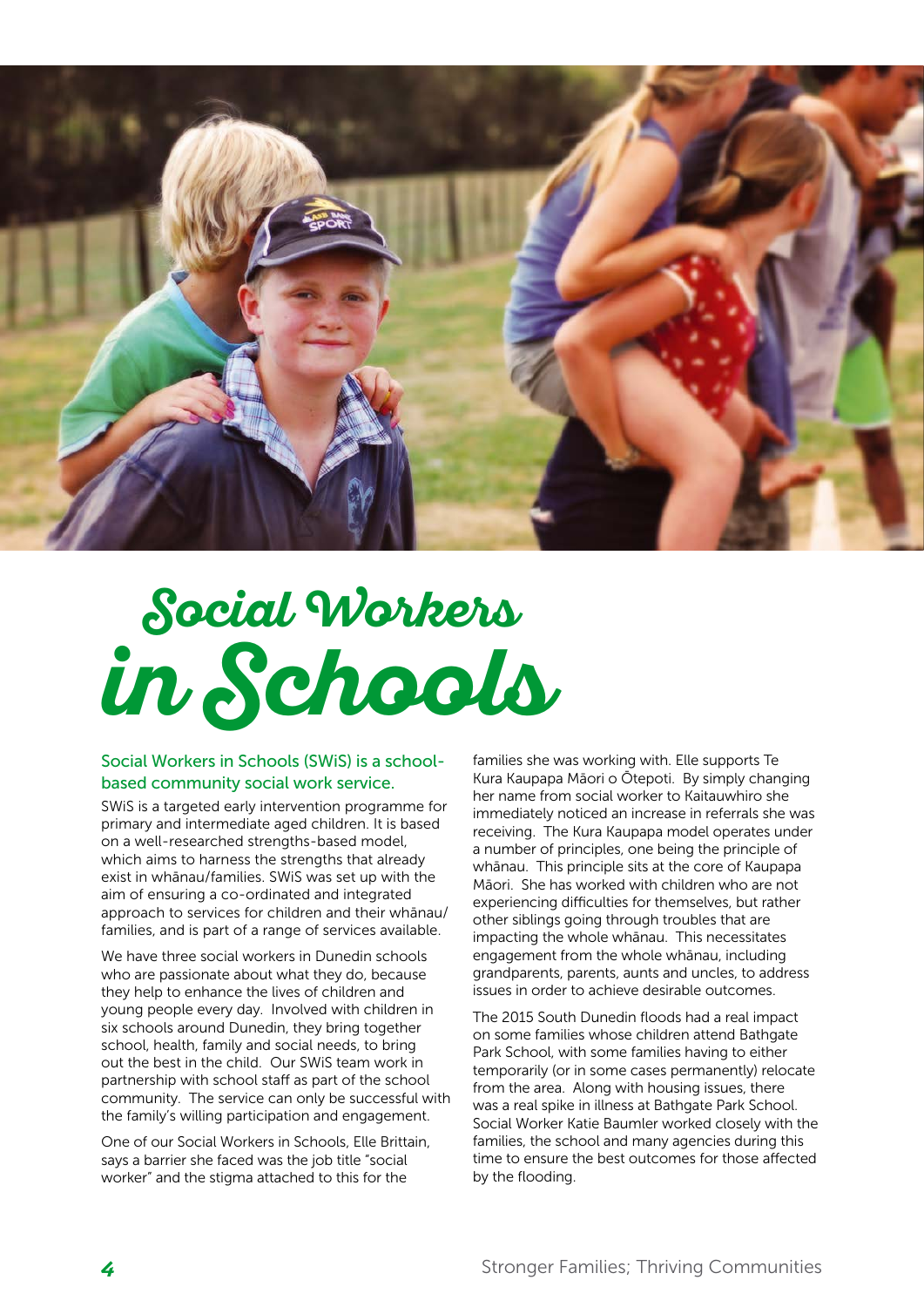The SWiS programme provides assistance and intervention to children and their families when circumstances are causing the child to struggle with education, health or social development. The aim is to see safe, healthy and socialised children with a strong sense of identity, who are fully engaged in school.

There are many different ways our social workers engage with the children, which could include individual work, small group work or classroom lessons.

Individual work can benefit children of school age who need support with:

- Identifying and managing feelings/anger management
- Grief/loss
- Transitions (starting a new school, changing caregivers etc)
- Self-esteem
- Bullying (being the bully and being bullied)
- Challenging home life
- Making and keeping friends

Group work addresses many of the same issues that individual work does, but can be useful if there are multiple children of a similar age with the same struggles. Groups are designed to be 3 - 6 sessions long and have a maximum of five students. Most take place at the school, though many also involve at least one trip out into the community.

One type of referral our social workers often receive is for girls who are struggling with friendships, self-esteem and grief and loss – often these three issues are coupled together. We offer a group for girls aged 9-12 years called Gorgeous Girls. The programme is run over a seven week period and is all about teaching girls how to look after themselves, make positive friendships, and be strong and confident. There is also a similar group for boys called Remarkable Boys.

Our SWiS programme partners with other community groups to provide other learning opportunities for the children such as;

- ACE (Animal Care Education): Designed for children to build empathy by helping them learn to care for and treat animals with kindness, run in conjunction with the SPCA.
- Kaka Club: Takes place at the Orokonui Ecosanctuary to help children build confidence in new settings. This is targeted at children who are generally well-behaved, but may lack confidence and self-esteem.
- Make a Difference: Designed to expose children to new experiences and develop empathy, the group will volunteer with a different community agency each week (i.e. SPCA, foodbank, Pregnancy Help, etc).

For the younger children we have;

- The Friendship Club: Supporting children to make and keep friends, working cooperatively, and showing empathy towards others.
- Time to Talk: A board game resource aimed at supporting younger children with developing social skills and making friends.

A common theme across many of the schools is the large number of very young children (5-6 years) starting school who struggle with basic social and behavioural skills, making it very difficult for them to integrate into the classroom. The schools have implemented different strategies to address this and the Friendship Club and Time to Talk are complementary to these strategies. At the other end of the age spectrum we have a Transition to High School group which provides a supportive environment for young people who are anxious about the next step of schooling.

Tania McDonald, Principal at Brockville School, said the benefits of having social worker Katie Baumler running the SWiS programme in her school are huge. The children show more confidence and the parents often become more involved in their children's education and the school community. "Katie is able to make connections with other agencies, school, home and advocate on behalf of the child, family and school. She is very supportive of our children. Having Katie at our school enables my teachers to focus on teaching."

Anglican Family Care are looking forward to helping more children through the Social Workers in Schools programme. If you would like more information about this service or would like to make a donation to this programme please visit our website.

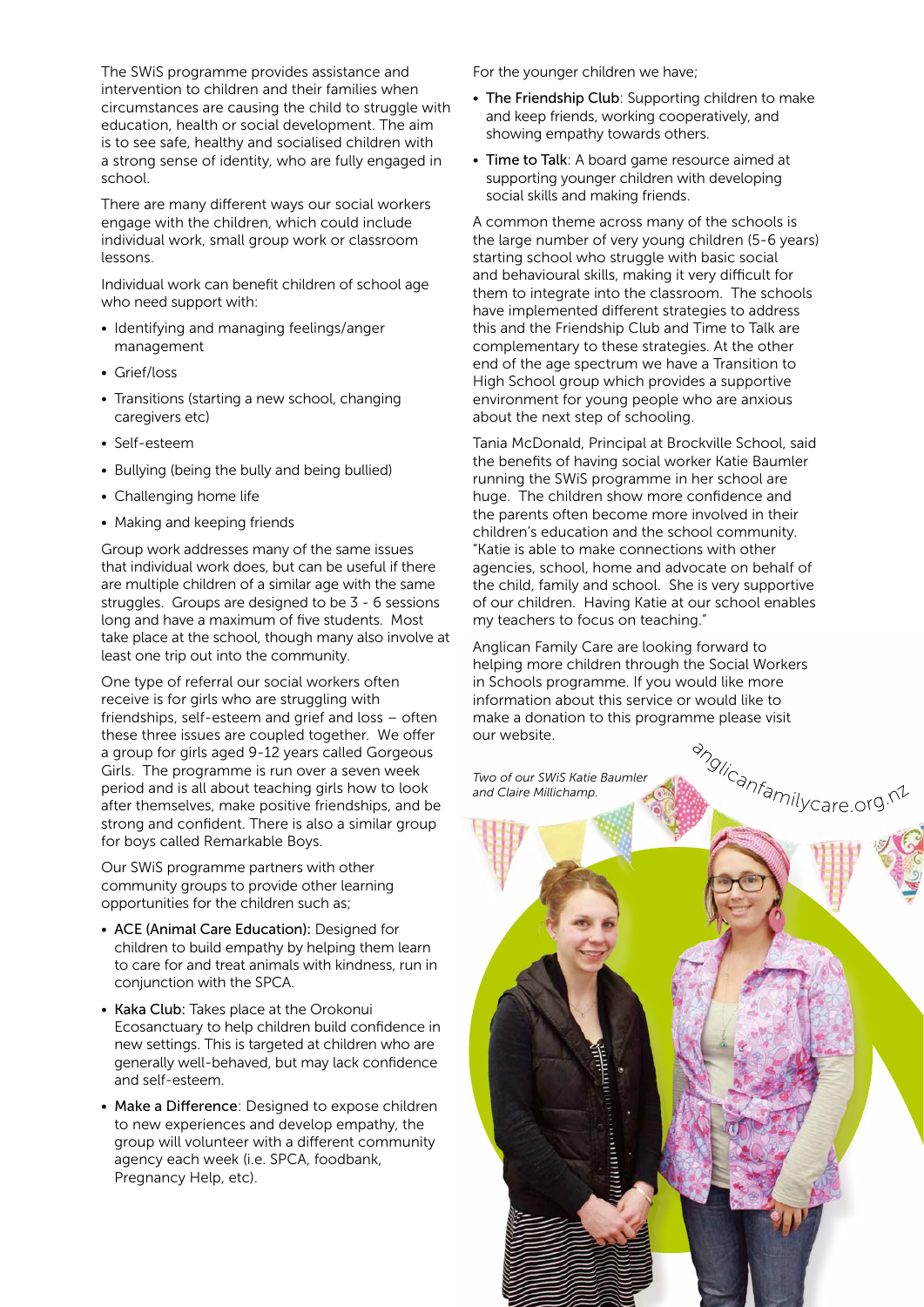# **Local Partnerships**



*Family/Whānau workers Cathy Donald and Robyn Appleton explaining our Family Start programme to mentors at the Breastfeeding Group at The Hub in South Dunedin.*



*Briar Yockney-Grounds with the arts and crafts goods recently collected for Anglican Family Care by the girls at St Hilda's during their last Eucharist. These resources are extremely valuable for the work we do with children and their families.*

Anglican Family Care partners with many groups and organisations in our local community. Since our last newsletter we have participated in many events and received many goods in return. We are extremely grateful for the support we receive. Thank you!



*Family/Whānau workers Cathy Donald and Natasha Teasdale, from our Family Start programme participated in a teaching project with the Sociology, Gender and Social Work Department at the University of Otago. They presented two lectures to third and fourth year students reflecting on their work and how Family Start works in practice from a professional and client point of view. Students said it was very valuable to hear the client's voice. Both the University and Anglican Family Care see this work as a very valuable learning experience from all perspectives.*

*We regularly receive donations of amazing knitted goods and home-made quilts from a committed group of supporters. Our families really appreciate them and so do we.*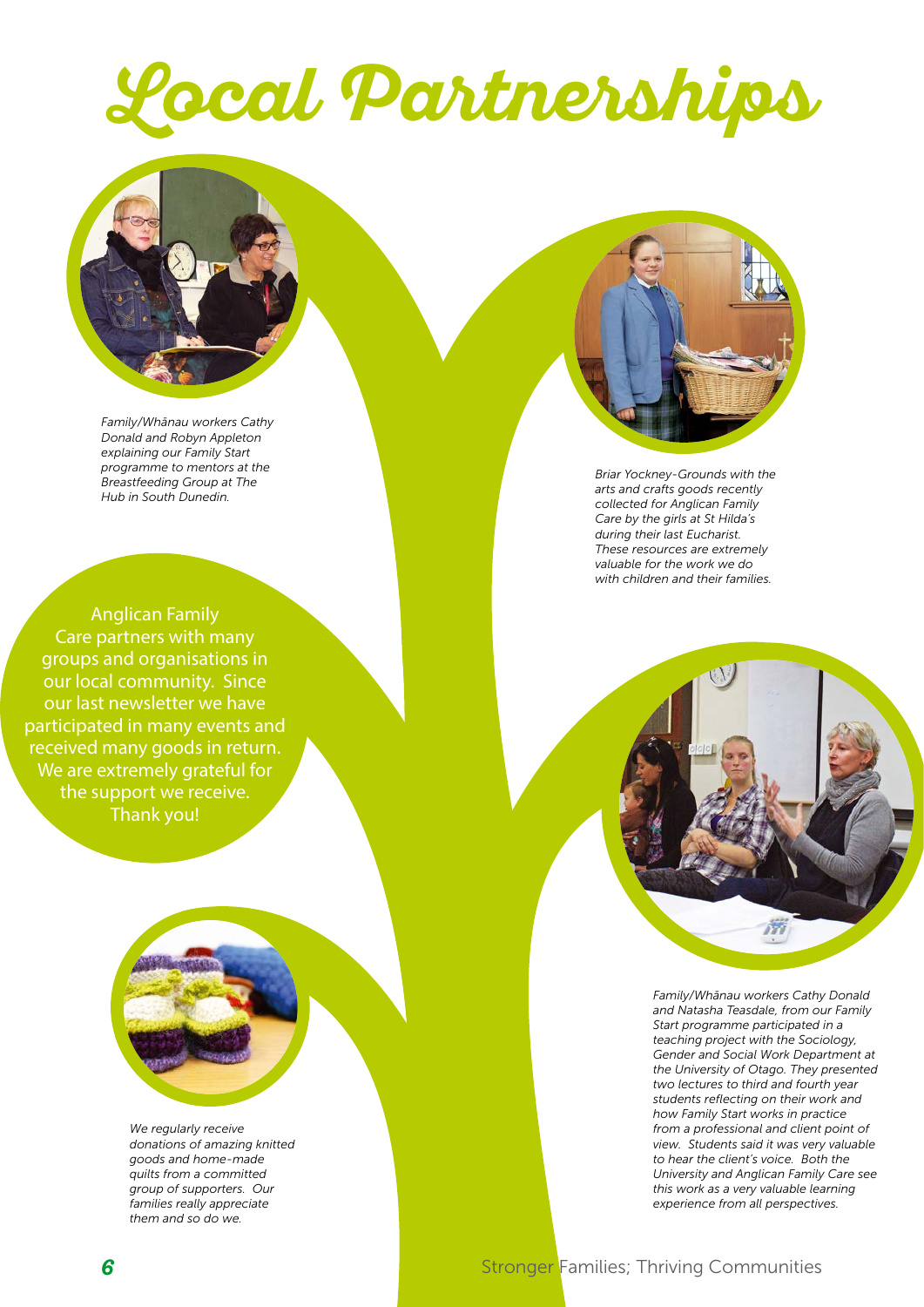## THE OLD AND THE NEW

**Shining**

**Stars**

Let us not forget our past – it is timely to reflect on where we have come from.

Anglican Family Care is a social services agency that has served the people of Dunedin and Otago since 1970. Our main focus is children, young people and their families, but we also provide services that support individuals in need. Our services are for all people regardless of beliefs because we respect the values and beliefs of the Anglican Church, especially "To respond to human needs by loving service".

An organisation such as Anglican Family Care has, and continues, to rely on many supporters from within the wider community. We know these wonderful people as supporters, donors, caregivers, volunteers, champions, friends and mentors, and each has supported our work to help families navigate through dark times to enable their children to have a happy and healthy life. Without them, we cannot achieve all that we do and a big thank you must go out to all of you.

We would like to capture all of those, and more, under the new title of "Shining Stars".

For more information about our Shining Stars initiative or to become a Shining Star, please contact Lucy on lucy@familycare.org.nz